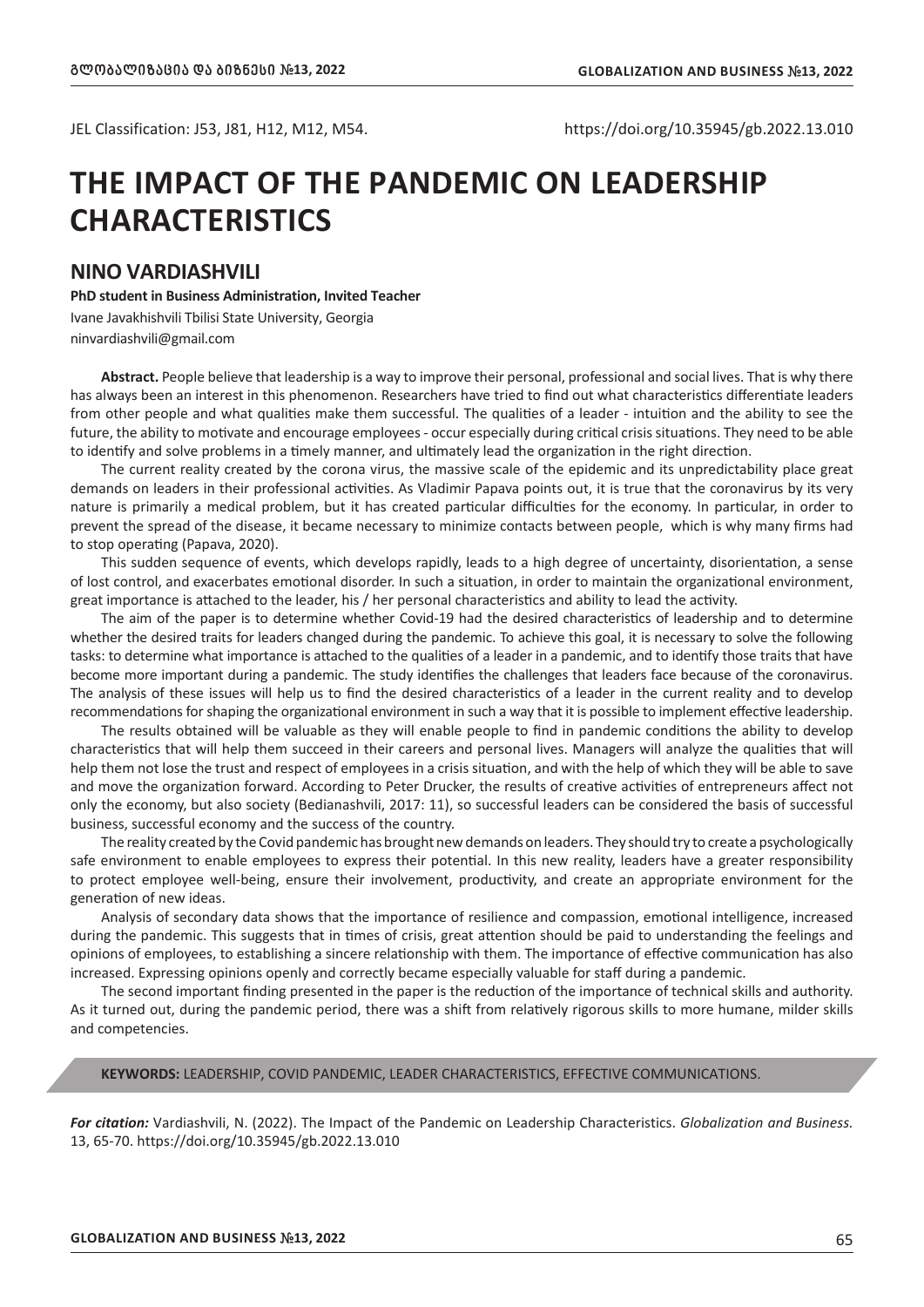# **ANALYSIS OF LEADERSHIP TRAITS AND ASSESSMENT OF PANDEMIC IMPACT**

The qualities that make a person a good leader can vary depending on the organization, the team, the work environment. Leadership also varies by style and, consequently, a leader with each style of management is distinguished by different characteristics. Every leader has a special style of leadership - according to Michael Burke, he is innate. Leaders realize their own style of management and try to align with its team. They learn about themselves, their management methods, and try to build relationships individually with each member of the team to inspire and motivate them.

In his paper, K.A. Hassan highlights the qualities of leadership that should characterize a good leader in the 21st century. These are:

- Honesty. Honesty is the integration of external actions and internal values. These types of leaders are highly ethical and believe that honesty, effort and reliability are the foundation of success. On the other hand, the organization, employees, those around them are somewhat a reflection of the leader, so when a leader attaches great importance to honest and ethical behavior, team members also share his or her actions and the organizational environment is significantly improved;
- Vision and inspiration. Leaders need to have a clear vision of the future, they need to know what they want to achieve and in what way they can achieve it. But the existence of a vision is not enough, the leader must convince, must inspire those around him to share this vision;
- Communications. A good leader is an excellent communicator. He has the ability to describe clearly and succinctly what he wants to do. These types of leaders interact with employees on a daily basis and in this way teach them to trust. They are also active listeners;
- Decision making and delegation of authority. The decision-making process combines different factors such as: knowledge, experience, competence, personality type, different environmental conditions and unforeseen failures;
- Courage. Leadership requires courage, and a leader needs courage to remain honest, to honestly share his views with those around him, to tell the truth, to deviate from established norms, to break the status quo. Courage is the power of faith to do things right;
- Justice and kindness. In a fair environment, people reward a leader with loyalty and honesty. A leader who is fair or impartial may not always make the best decisions, but he or she is highly respected for his or her fairness (Maxwell, 1998). Along with justice, compassion, humility, and kindness emphasize a leader's strength, not his weaknesses;
- Knowledge and competence. Acquiring knowledge

is a difficult and long process and cannot be completed without significant investment. Formal and non-formal education should be provided constantly to deepen knowledge. Competence does not mean that a leader should be the foremost expert in all areas of the entire organization, although he or she should be able to demonstrate competence;

- Creativity: Creativity is the ability to think differently. This ability gives leaders the opportunity to see things that others cannot see, to discover new directions, new opportunities, and to give followers the impetus to pursue a new vision;
- Sense of humor and optimism. A sense of humor is vital to creating a healthy organizational environment. The leader must be able to relieve tension and boredom. Humor breaks the ice and immediately creates a sense of familiarity and intimacy for employees (Peters & Waterman, 2004). Friendship and extraversion, on the other hand, are positively related to leadership effectiveness;
- Intuition. Intuition plays a big role in making decisions in conditions of uncertainty. It has been proven that every successful leader possesses a certain power of intuition.

A manager can not be a leader if he does not have a high level of emotional intelligence, because it is very difficult to have a follower and influence employees, if you do not deeply and well understand other people's emotions and do not know how to influence them both consciously and subconsciously. (Kharkheli & Morchiladze, 2018: 83)

The new reality requires a new style of management from the organization, led by a fundamentally new type of leader, which should be characterized by three main features: caring for employees, caring for customers and caring for the community as a whole; Faith in tomorrow, faith in self and people; Calmness in thoughts, speech and actions (Mkheidze, 2016).

In 2018, just before the pandemic began, leadership development consultants Jack Zenger and Joseph Faulkman published the results of their research on the skills that leaders need to succeed in their positions. They asked more than 300,000 business leaders to learn from the 16 key leadership skills listed The four best competencies were identified. After processing the obtained results, we were offered a dozen desirable qualities for leaders (Economy, 2018). These ten look like this:

- Employee motivation and inspiration;
- Honesty;
- Problem analysis and solution;
- Results management;
- Strong and fruitful relationships;
- Establishing relationships;
- Technical and professional knowledge;
- Strategic vision;
- Development of others;
- Innovations.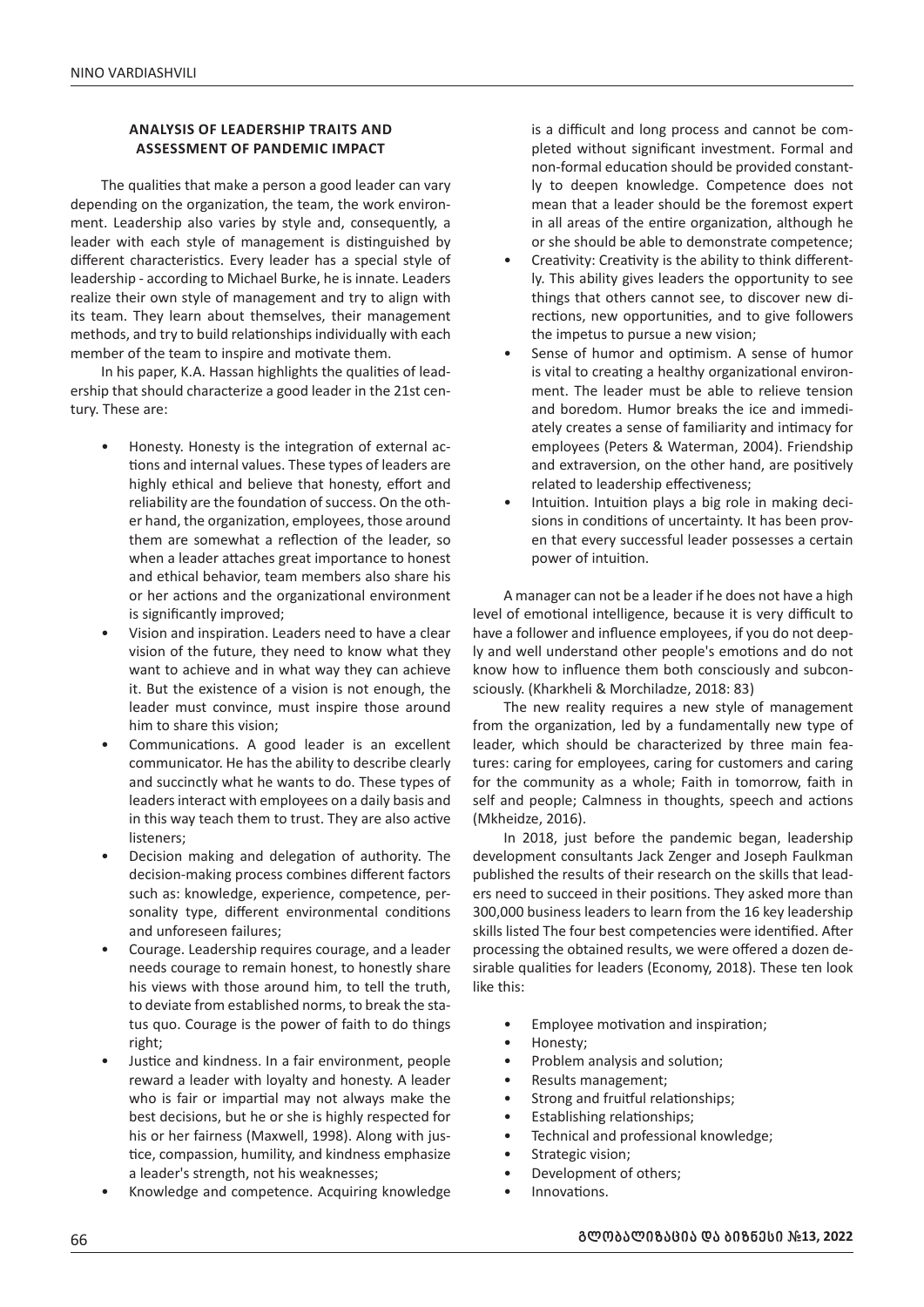

*FIG. N1. Distribution of respondents according to the role performed.* 

*Source: (Valentová, 2021).*

The aim of the paper is to identify how these priorities changed, what types of skills became important during the pandemic, and what skills employees began to appreciate.

Today's reality, created by Covid Pandemic, affects all areas of economic and public life. Remote work shift also has an impact on organizational leadership. Leaders are the navigators of teams and organizations, so they need to be able to give employees the desired direction for their expectations. In crisis situations, leaders need not a predetermined response plan but the right behavior and thinking (Valentová, 2021). Covid Pandemic has enabled leaders to question the status quo and reconsider business approaches. The pandemic has also led to a reassessment of desirable qualities for leadership. e<br>Ee

In the summer of 2020, the Global Alliance in Management Education (CEMS) conducted a survey of its members. The aim of the research was to identify the characteristics The aim of the research was to identify the characteristics<br>and characteristics of leaders that would be necessary for successful performance in the new reality. 1711 respondents from 71 countries participated in the study. The shows their distribution according to the role performed. Result-focu

Respondents in the study were from different industries and sectors, such as: healthcare, consulting services, financial services, consumer goods markets, technologies.

The vast majority of respondents (87%) believe that Covid-19 has had a significant impact on business and teams and that the changes made will last a long time - in some cases permanently (23%). More than half (55%) believe that these changes will be both negative and positive. The majority of respondents are concerned about the negative impact of Covid-19 on income and employment, with short-<br>term business losses, declining expert volumes and falling term business losses, declining export volumes and falling demand.  $\ddot{+}$ 

The study aimed to identify the key traits of a leader that would be needed to move forward during a pandemic. The majority of respondents said that it was necessary to balance the characteristics of "traditional" leadership with more "humane" characteristics. While strategic vision and focus on outcomes still remained important characteristics, other traits such as empathy, communication skills, and resilience became more valuable than ever before.

In the research process, respondents had to select three key characteristics that would be important to a leader be-

fore and after the pandemic. The results obtained ranked the characteristics of the leader. The results are presented in the figure.

The results show that during the pandemic, the impor-T tance of resilience and empathy, emotional intelligence, increased. This suggests that in times of crisis, great attention should be paid to understanding the feelings and opinions of employees, to establish a sincere relationship with them. Organizations will be able to successfully deal with the current crisis situation if leaders listen and support employees. As the figure shows, the importance of effective communications has also increased. Communicating your opinions openly and correctly to employees has become especially valuable during a pandemic. To prevent the spread of the disease, many organizations have shifted their activities remotely, a move that in turn has facilitated the practice of using digital technologies to establish communication. Of course, such a style of communication makes it difficult to understand the feelings and attitudes of the participants in the communication process, therefore, the ability to communicate effectively is greatly increased in today's reality. M Technology results since

The second important result that this study has shown is the reduction in the importance of technical skills and authority. As it turned out, during the pandemic period, there was a shift from relatively more rigorous skills to more humane, milder skills and competencies.

The CEMS Alliance conducted a qualitative survey: expert panel discussions on findings and topics raised, and a series of interviews with CEMS corporate partners, business schools, and students planning to enter the employment market in the near future. As a result of these studies, it was found that:

- Basic human skills remain the main competence of leaders in the new reality created by the pandemic. These qualities include altruism and mindfulness;
- Investing in human capital in conditions of uncertainty should be a priority for leaders in order to achieve organizational sustainability and innovation;
- Leadership development should be focused on multicultural experiences and the creation of global networks.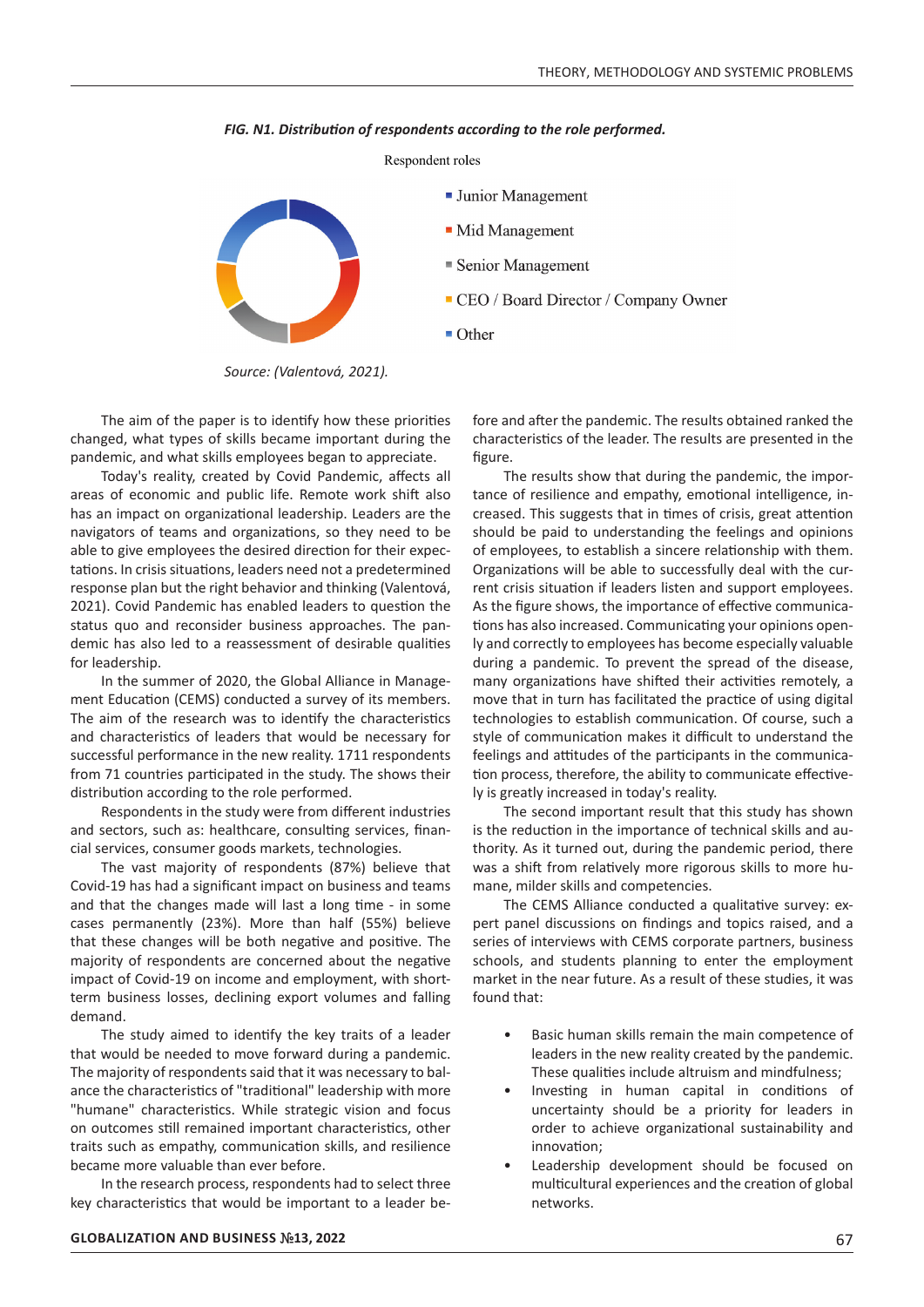*FIG. N2. Distribution of respondents by sectors.* 



CEMS has also investigated the impact of the pandemic on the communications process. During the pandemic period, the communication process underwent significant changes, with people switching from face-to-face communications to digital, online communications. In this process, leaders are required to remotely and virtually manage relationships, to find new, different methods of company development, all of which, in turn, affect the quality of communications and re-<br>lationships, Assording to the respondents, they will continue lationships. According to the respondents, they will continue to communicate with colleagues as regularly as it did before the crisis, or more often. 35% of respondents thought that communication would become even more regular. impact of the pair and the painter of the pair and the pair and this process, lead that the process, lead the process, lead the process, lead the regularly as it dispondents thou nonce regular.<br>Communications dents, they w Resilience ai<br>u<br>ea e<br>E

The CEMS study provides a critical insight into how managers around the world understand the impact of Covid-19 80 on their business, their prospects, and the ways in which leadership can be achieved in the post-pandemic future. Most managers believe that change will be long lasting and 0 possibly even permanent. And it will focus on four main areas got a got the part of the state of the part of the state of the state of the state of the state of the state of the state of the state of the state of the state related to markets, communications, work ethic and work attitude. These are the areas in which a leader must work cre tirelessly. Success will be achieved by those who outperform their competitors and respond effectively to change.  $\overline{a}$  $\overline{10}$ 

It is clear that the policies pursued by the state during the COVID-19 pandemic also have a direct impact on organizational leadership. Lack of trust between managers and employees was caused by the practice of working from home. As a result, employee monitoring was intensified, leading to their irritability and stress. James Chen and Titima Stephan conducted a study to examine the influence of covid-19 factors on organizational leadership, trust, utility relationships, and social exchange relationships. They define communal relationships as relationships between friends and family. The relationship between employees and organizations is often defined as a social exchange relationship, since a social exchange relationship requires a comparative benefit between the giver and the recipient.

 $\frac{mg}{g}$ er Goods  $m /$  Fregav A All Others

**Financial Services** 

In the research process, Chen and Titima interviewed 220 managers from 4 countries around the world. Prior to the study, actions related to Covid-19 were divided into three groups of factors.

The study found that COVID-19 (F1) and (F2) factors increase the degree of leadership (leadership) in an organization when they are integrated with (1) trust, (2) utility, and (3) social exchange. These factors indicate that leaders during





*Source: (Valentová, 2021)*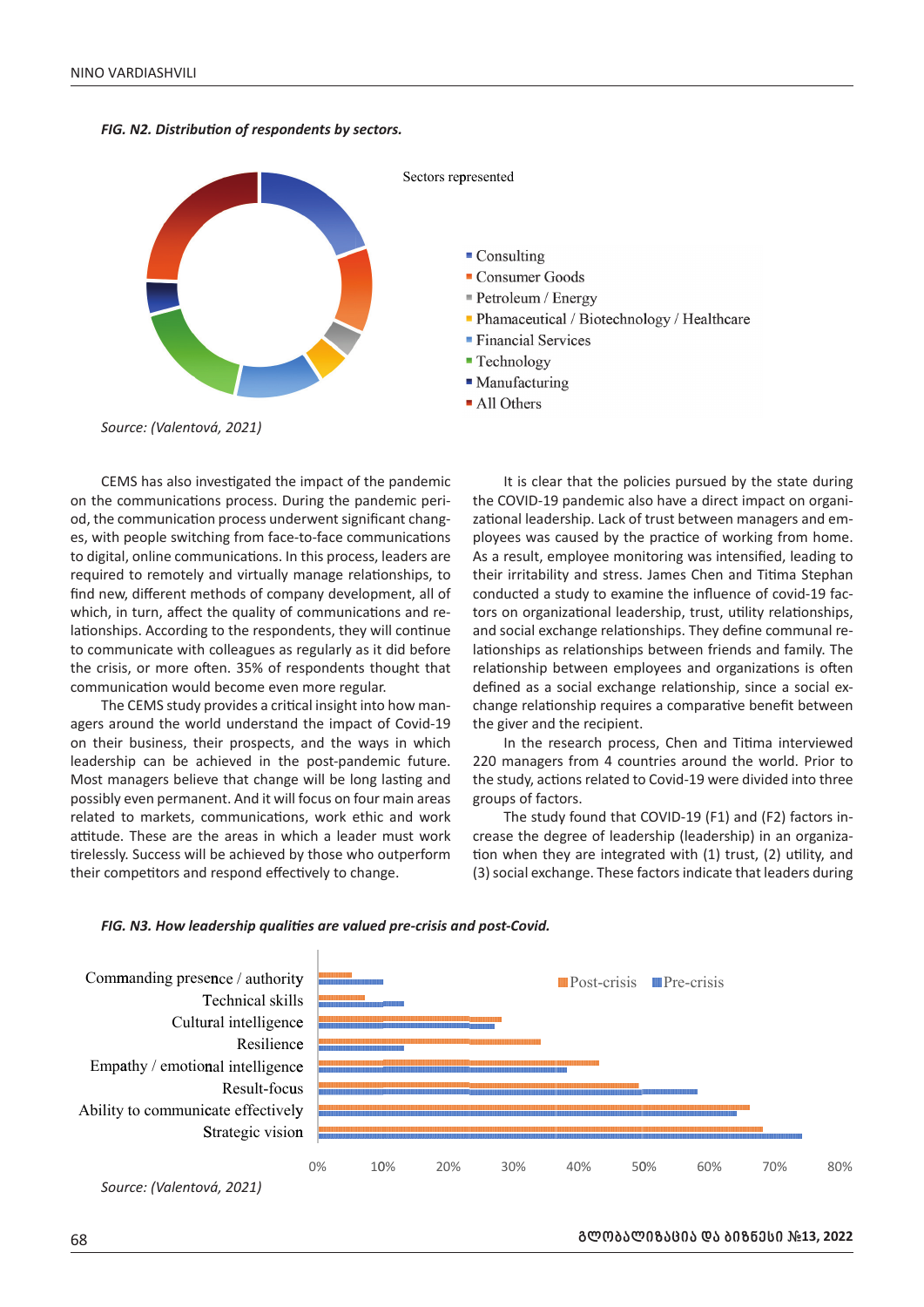

*FIG. N4. Assess the quality of communications and relationships.* 

*Source: (Valentová, 2021)*

the COVID-19 pandemic must have good communication skills, the ability to respond quickly to change, be confident, be willing to help members of the organization, be able to inspire and motivate others, and empathize with followers. The results show that during the pandemic, the above factors had a positive effect on organizational leadership.

On the other hand, COVID-19 (F3) factors reduce the degree of leadership (leadership) in the organization. Quantitative analysis has shown that remote work reduces the quality of trust and relationships between employees and managers during a pandemic. Most managers find it uncomfortable to work remotely from employees as working from home leads to a lack of trust. For these reasons, relationships between managers and employees were damaged. Therefore, the leader should try to maintain a certain balance between control and trust. Prominent trust from leaders in a crisis situation can encourage positive relationships and lay the groundwork for effective performance.

Covid Pandemic has brought significant change to organizations and leaders. For these changes to be positive, effective leadership must be critical. Managers expressed a desire to better combine hard and soft competencies: they began to bring empathy, resilience, and communication to the forefront because qualities such as assertiveness, authority, and technical strength are no longer so valuable.

The reality created by the Covid pandemic has put new

demands on leaders. They should try to create a psychologically safe environment to enable employees to show their full potential. In this new reality, leaders have a greater responsibility to protect the well-being of employees, to ensure their involvement, productivity, and to create an appropriate environment for the expression of new ideas. To do this, the leader:

- Must work on themselves, ask themselves questions about how much employees are trusted, how much they are respected, whether it creates the best environment for employees to experiment, learn and develop;
- Must create a safe culture and environment. Remotely employed employees should face challenges and show confidence. Whereas, without the latter, establishing long-term and effective relationships is unthinkable;
- The pandemic has created unprecedented uncertainty. Team members have more mental and emotional stress than ever before, and this can lead to stress and overload. Therefore, leaders need to be tolerant of failure and make it a starting point for learning if they want to gain the respect and trust of employees.

# *Table N1. Factor groups.*

#### COVID‐19 (F1) factors

- •Address changes effectively during a pandemic.
- •Moral support for employees.
- •Satisfy staff expectations
- •Care for staff during a pandemic.

# *Source: (Chen & Sriphon, 2021)*

**GLOBALIZATION AND BUSINESS** *#***13, 2022** 69

# COVID‐19 (F2) factors

- •Confidence in the actions of leaders. •Existence of effective
- communications with staff during the COVID‐19 pandemic.
- •Confidence of leaders on the part of employees

#### COVID‐19 (F3) factors

•Quality of online communication by staff working remotely.